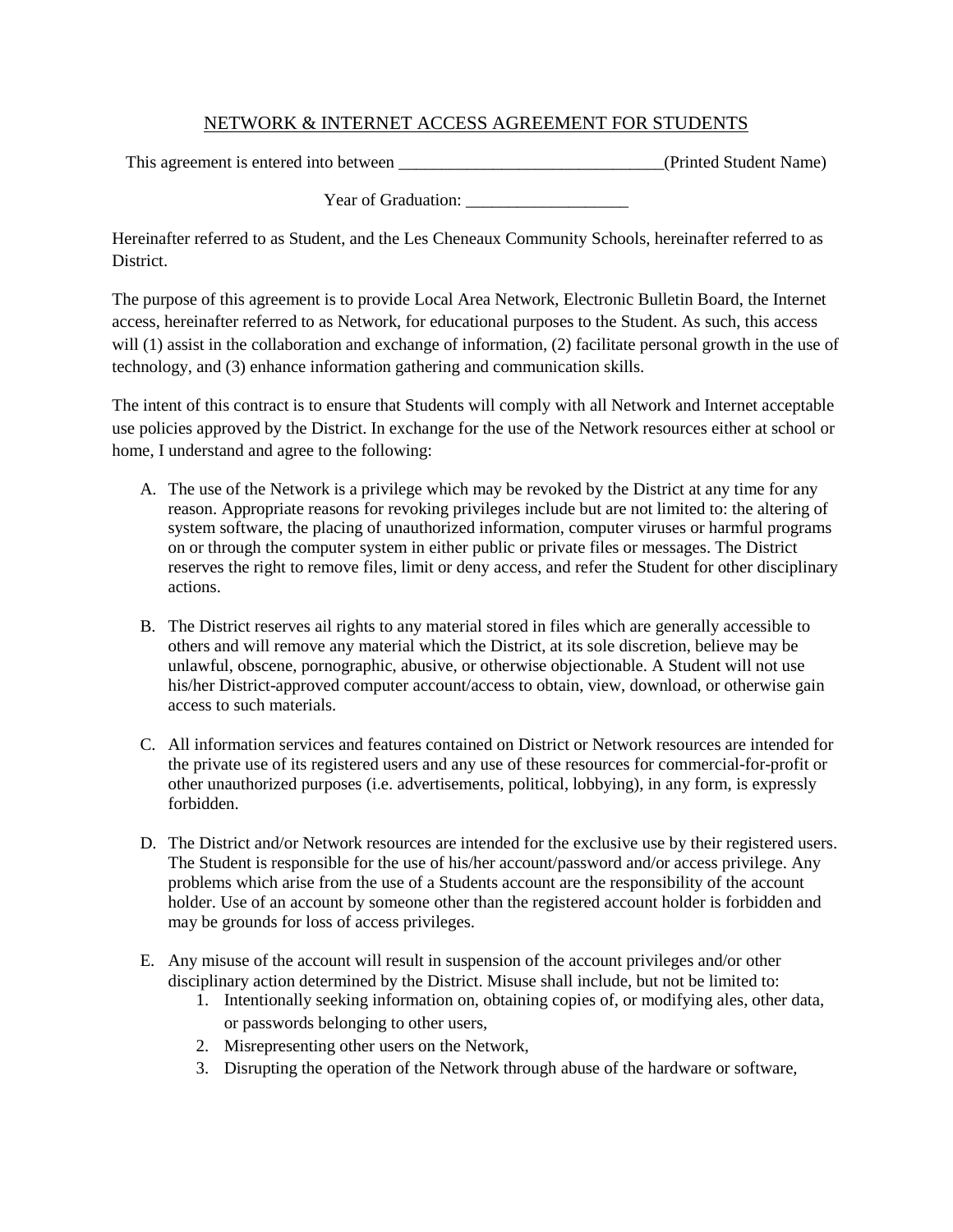- 4. Malicious use of the Network through hate mail, harassment, profanity, vulgar statements or discriminatory remarks,
- 5. Interfering with others use of the Network,
- 6. Extensive use for non-curriculum related communication,
- 7. Illegal installation of copyrighted software,
- 8. Unauthorized downloading, copying, or use of licensed or copyrighted software,
- 9. Allowing anyone to use an account other than the account holder. (with the exception of your parent or guardian under your direct supervision in which case you are responsible for everything they do.
- F. The use of District and/or Network resources are for the purpose of (in order of priority):
	- 1. Support of the academic program
	- 2. Telecommunications
	- 3. General Information
	- 4. Recreational
	- 5. The District and/or Network does not warrant that the functions of the system will meet any specific requirements the user may have, or that it will be error free or uninterrupted, nor shall it be liable for any direct or indirect, Incidental, or consequential damages (including lost data, information, or time) sustained or incurred in connection with the use, operation, or inability to use the system.
- G. The Student will diligently delete old mail messages on a daily basis from the personal mail directory to avoid excessive use of the electronic mail disk space.
- H. The District and/or Network will periodically make determinations on whether specific uses of the Network are consistent with the acceptable-use practice. The District and/or Network reserves the right to log Internet access and to monitor incoming and outgoing electronic mail messages.
- I. The Student may transfer files from information services and electronic bulletin board services. For each file received through a file transfer, the Student agrees to check the file with a virusdetection program before opening the file for the use. Should the Student transfer a file, shareware, or software which infects the Network with a virus and causes damage, the Student will be liable for any and all repair costs to make the Network once again fully operational and may be subject to other disciplinary measures as determined by the District.
- J. The Student will be liable to pay the costs or fees incurred with any file, shareware, or software transferred, whether intentional or accidental, without such permission of their building principal.
- K. The District has access to all files including E-mail that is stored on District resources. The District and/or Network reserves the right to log computer use and to monitor file servers space utilization by users, The District reserves the right to remove files or a user account on the Network to prevent further unauthorized activity.
- L. Access to social networking sites will be permitted as they pertain to classroom or other assigned school work.